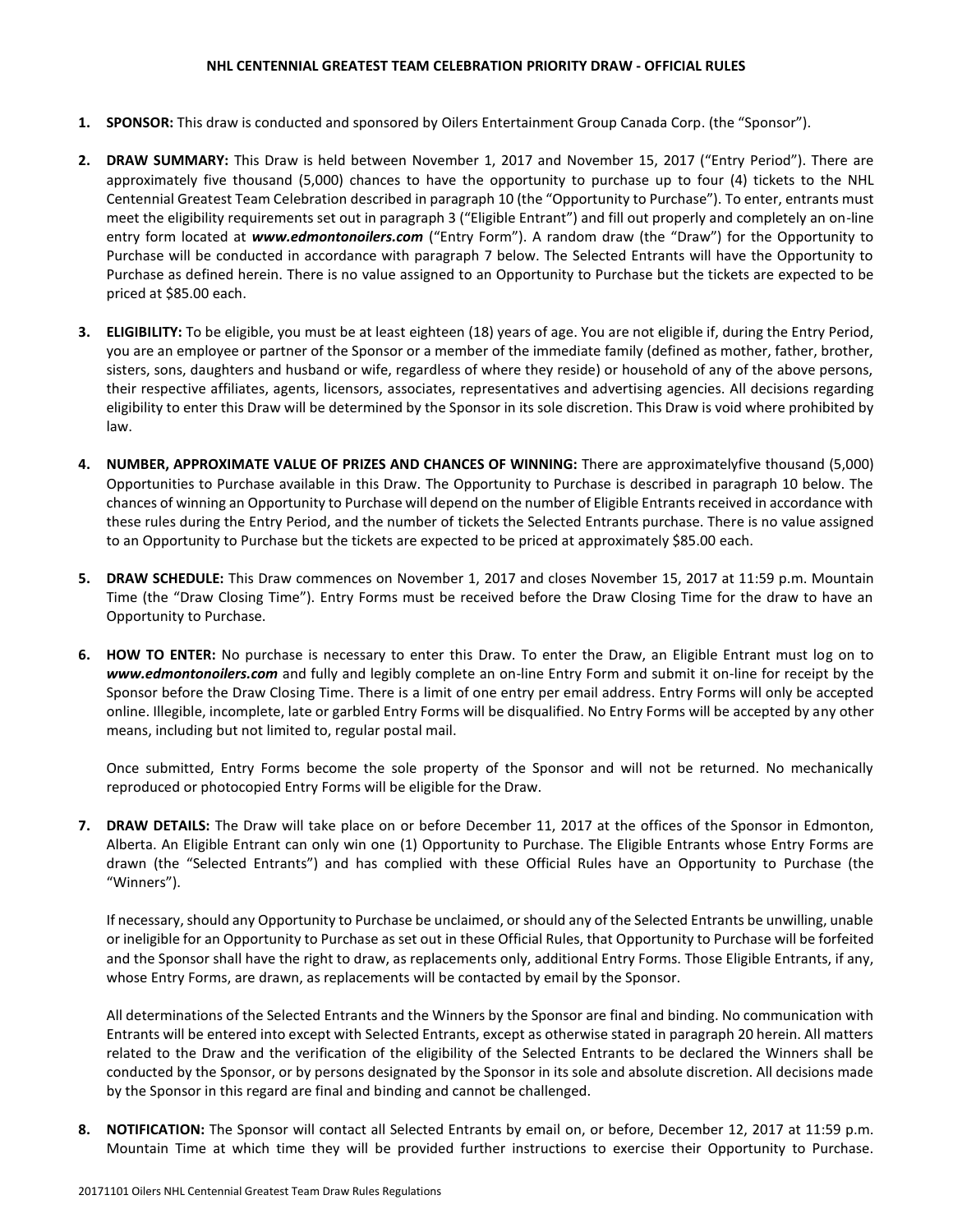Opportunities to Purchase are on a first come first served basis. If the Selected Entrant does not exercise the Opportunity to Purchase by the date specified by Sponsor, the Opportunity to Purchase may be forfeited.

- **9. DECLARATION OF WINNERS:** The Selected Entrants will not be declared Winners until: (a) the Sponsor has determined that the Selected Entrant is an Eligible Entrant pursuant to these Official Rules; and (b) the Selected Entrant exercises the Opportunity to Purchase through the link on the email.
- **10. PRIZES:** There will be approximately five thousand (5,000) Opportunities to Purchase each consisting of an opportunity to purchase up to four (4) tickets to the NHL Centennial Greatest Team Celebration. Selected Entrants are not guaranteed the right to purchase specific tickets, nor are they guaranteed that tickets will still be available to purchase.

The Opportunity to Purchase is not transferable and must be accepted as awarded with no substitutions, except at the Sponsor's sole discretion. Any income taxes and any other expenses not explicitly specified as part of the Prize in paragraph 10 herein, including without limitation transportation, parking, gratuities, entertainment, food and beverages, and other souvenirs and items, are each the Winner's sole responsibility. The Sponsor reserves the right to substitute a prize of equivalent monetary value if it is unable to award the Opportunity to Purchase as described. The Sponsor will not be responsible, however, if weather conditions, event cancellations, or other factors beyond the Sponsor's reasonable control prevent the Opportunity to Purchase from being fulfilled. In any such event, a Winner will not be provided with a substitute prize or cash equivalent. An Opportunity to Purchase will only be granted to the verified Winners.

- **11. SKILL TESTING QUESTION:** To have an Opportunity to Purchase each Selected Entrant must correctly answer a skill-testing question as provided on the Entry Form.
- **12. DRAW MODIFICATION OR CANCELLATION:** The Sponsor is not responsible for any printing, distribution, production or other errors which may occur in the course of the conduct of the Draw including, without limitation, any typographical, printing or other errors in the Official Rules, in the Entry Form, or in or on any other materials relating to the Draw, and the Sponsor is not responsible for any errors or losses which may occur in respect to the Draw, or in respect to the receipt, transfer or storage of Entry Forms. The Sponsor may rescind, cancel, amend or revoke the Draw, without liability, and in its sole discretion for any reason whatever. Without limiting the generality of the foregoing, the Sponsor reserves the right to cancel or modify the Draw and/or the Official Rules, in whole or part and without notice, if the Sponsor determines, in its sole and absolute discretion, that fraud or technical or other failures have threatened or destroyed the integrity of the Draw. If, for any reason, the Draw is not capable of running as planned, due to causes beyond the reasonable control of the Sponsor which corrupt or affect the administration, security, fairness, integrity or proper conduct of this Draw, the Sponsor reserves the right, in its sole discretion to cancel, terminate, modify or suspend the Draw.
- **13. PARTICIPATION:** Participation in this Draw constitutes an agreement by each participant to comply with these Official Rules.
- **14. DISQUALIFICATION:** The Sponsor reserves the right, in its sole discretion, to disqualify any Entrant or Selected Entrant it finds to be: (a) tampering or attempting to tamper with the entry process or the operation of the Draw, or the Oilers website, *www.edmontonoilers.com*; (b) violating these Official Rules; or (c) violating the terms of service, conditions or use and/or general rules or guidelines of any website property or service. CAUTION: Any attempt by an Entrant or any other individual to deliberately damage any website or undermine the legitimate operation of the Draw may be a violation of Criminal or Civil laws.

If an Entrant or Selected Entrant is disqualified for any reason, another entry will be drawn from the remaining eligible entries received as set out in these Official Rules. The Sponsor will contact those additional Selected Entrants by email.

**15. RELEASE AND INDEMNIFICATION:** By entering the Draw, each Entrant: (a) releases and holds harmless the Sponsor and its directors, officers, employees, parent companies, subsidiaries, affiliates, suppliers, sponsors and agents from any and all liability for injuries, loss or damage of any kind to persons, including death, or property damage, resulting in whole or in part, directly or indirectly, from acceptance, possession, use or misuse of any Opportunity to Purchase, participation in this Draw, or participation in any Opportunity to Purchase-related activity; and (b) agrees to fully indemnify the Sponsor and its directors, officers, employees, parent companies, subsidiaries, affiliates, suppliers, and agents from any and all claims on the part of any third party or parties related in any way and for any reason to the Draw or to the Opportunity to Purchase including, without limitation, death, or personal or property damage or injury.